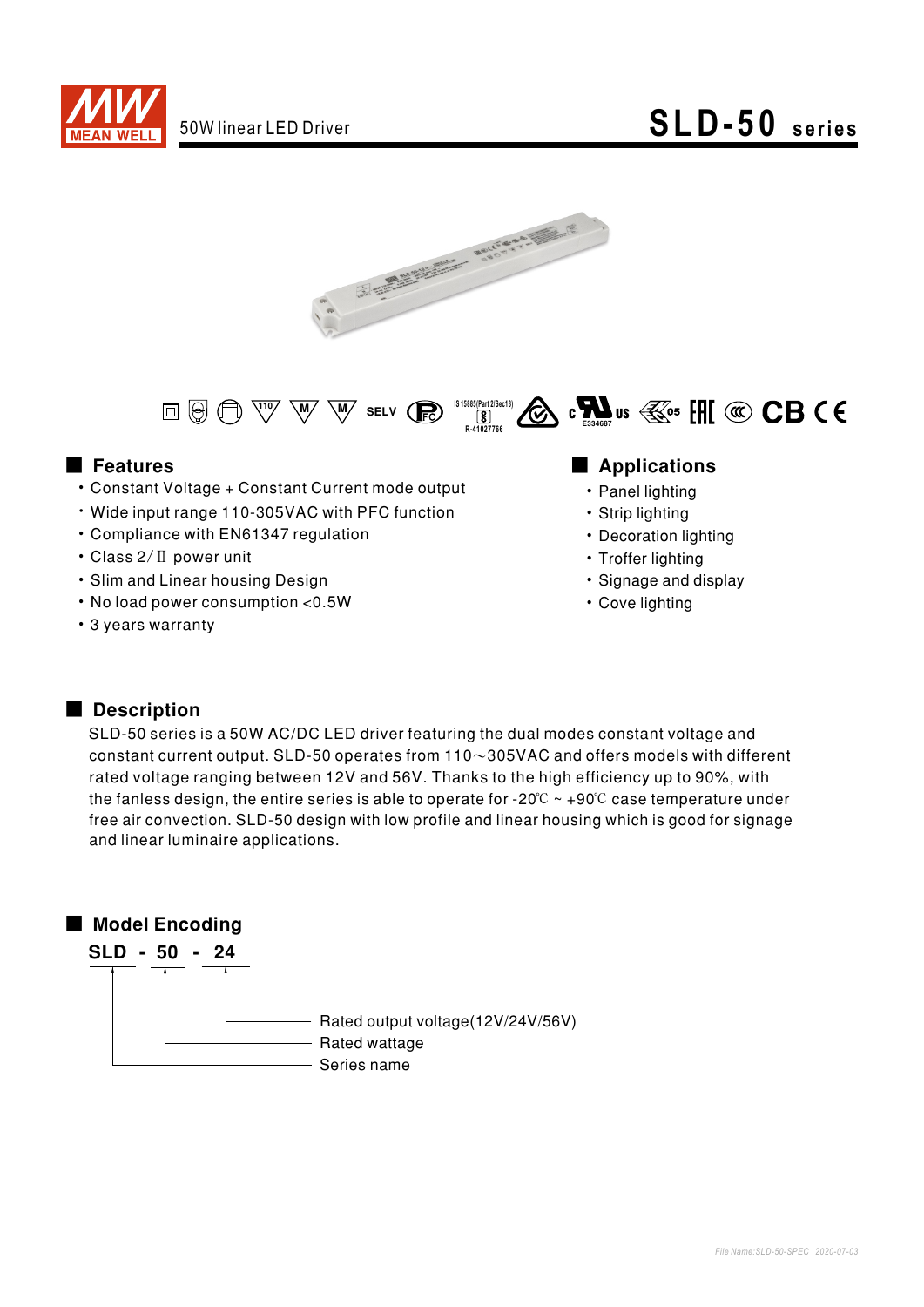

### **SPECIFICATION**

| <b>MODEL</b>                      |                                                                                                                                                                                                                                                                                                                                                                                                                                                                                                                                                                                                                                                                                                                                                                                                                                                                                                                                                                                                                                                                                                                                                                                                                                                                                                                                                                                    | <b>SLD-50-12</b>                                                                                     |                             | <b>SLD-50-24</b> |                                           |  |  |
|-----------------------------------|------------------------------------------------------------------------------------------------------------------------------------------------------------------------------------------------------------------------------------------------------------------------------------------------------------------------------------------------------------------------------------------------------------------------------------------------------------------------------------------------------------------------------------------------------------------------------------------------------------------------------------------------------------------------------------------------------------------------------------------------------------------------------------------------------------------------------------------------------------------------------------------------------------------------------------------------------------------------------------------------------------------------------------------------------------------------------------------------------------------------------------------------------------------------------------------------------------------------------------------------------------------------------------------------------------------------------------------------------------------------------------|------------------------------------------------------------------------------------------------------|-----------------------------|------------------|-------------------------------------------|--|--|
|                                   | <b>DC VOLTAGE</b>                                                                                                                                                                                                                                                                                                                                                                                                                                                                                                                                                                                                                                                                                                                                                                                                                                                                                                                                                                                                                                                                                                                                                                                                                                                                                                                                                                  | 12V                                                                                                  |                             | 24V              |                                           |  |  |
|                                   | <b>CONSTANT CURRENT REGION Note.2</b>                                                                                                                                                                                                                                                                                                                                                                                                                                                                                                                                                                                                                                                                                                                                                                                                                                                                                                                                                                                                                                                                                                                                                                                                                                                                                                                                              | $8.4 - 12V$                                                                                          |                             | $16.8 - 24V$     |                                           |  |  |
|                                   | <b>RATED CURRENT</b>                                                                                                                                                                                                                                                                                                                                                                                                                                                                                                                                                                                                                                                                                                                                                                                                                                                                                                                                                                                                                                                                                                                                                                                                                                                                                                                                                               | 4.2A                                                                                                 |                             | 2.1A             |                                           |  |  |
|                                   | <b>RATED POWER</b><br>Note.5                                                                                                                                                                                                                                                                                                                                                                                                                                                                                                                                                                                                                                                                                                                                                                                                                                                                                                                                                                                                                                                                                                                                                                                                                                                                                                                                                       | 50.4W                                                                                                |                             | 50.4W            |                                           |  |  |
|                                   | RIPPLE & NOISE (max.) Note.3                                                                                                                                                                                                                                                                                                                                                                                                                                                                                                                                                                                                                                                                                                                                                                                                                                                                                                                                                                                                                                                                                                                                                                                                                                                                                                                                                       | 150mVp-p                                                                                             |                             | 240mVp-p         |                                           |  |  |
| <b>OUTPUT</b>                     | <b>VOLTAGE TOLERANCE Note.4</b>                                                                                                                                                                                                                                                                                                                                                                                                                                                                                                                                                                                                                                                                                                                                                                                                                                                                                                                                                                                                                                                                                                                                                                                                                                                                                                                                                    | ±4.0%                                                                                                |                             | ±3.0%            |                                           |  |  |
|                                   | <b>LINE REGULATION</b>                                                                                                                                                                                                                                                                                                                                                                                                                                                                                                                                                                                                                                                                                                                                                                                                                                                                                                                                                                                                                                                                                                                                                                                                                                                                                                                                                             | ±0.5%                                                                                                |                             | ±0.5%            |                                           |  |  |
|                                   | <b>LOAD REGULATION</b>                                                                                                                                                                                                                                                                                                                                                                                                                                                                                                                                                                                                                                                                                                                                                                                                                                                                                                                                                                                                                                                                                                                                                                                                                                                                                                                                                             | ±1.5%                                                                                                |                             | ±0.5%            |                                           |  |  |
|                                   | SETUP, RISE TIME Note.6                                                                                                                                                                                                                                                                                                                                                                                                                                                                                                                                                                                                                                                                                                                                                                                                                                                                                                                                                                                                                                                                                                                                                                                                                                                                                                                                                            | 500ms, 80ms 115VAC / 230VAC                                                                          |                             |                  |                                           |  |  |
|                                   | <b>HOLD UP TIME (Typ.)</b>                                                                                                                                                                                                                                                                                                                                                                                                                                                                                                                                                                                                                                                                                                                                                                                                                                                                                                                                                                                                                                                                                                                                                                                                                                                                                                                                                         | 10ms/230VAC<br>10ms/115VAC                                                                           |                             |                  |                                           |  |  |
|                                   |                                                                                                                                                                                                                                                                                                                                                                                                                                                                                                                                                                                                                                                                                                                                                                                                                                                                                                                                                                                                                                                                                                                                                                                                                                                                                                                                                                                    | $155 - 431VDC$<br>$110 - 305$ VAC                                                                    |                             |                  |                                           |  |  |
| <b>INPUT</b>                      | VOLTAGE RANGE<br>Note.5                                                                                                                                                                                                                                                                                                                                                                                                                                                                                                                                                                                                                                                                                                                                                                                                                                                                                                                                                                                                                                                                                                                                                                                                                                                                                                                                                            | (Please refer to "STATIC CHARACTERISTIC" section)                                                    |                             |                  |                                           |  |  |
|                                   | <b>FREQUENCY RANGE</b>                                                                                                                                                                                                                                                                                                                                                                                                                                                                                                                                                                                                                                                                                                                                                                                                                                                                                                                                                                                                                                                                                                                                                                                                                                                                                                                                                             | $47 \sim 63$ Hz                                                                                      |                             |                  |                                           |  |  |
|                                   |                                                                                                                                                                                                                                                                                                                                                                                                                                                                                                                                                                                                                                                                                                                                                                                                                                                                                                                                                                                                                                                                                                                                                                                                                                                                                                                                                                                    | PF ≥ 0.97/115VAC, PF ≥ 0.95/230VAC, PF ≥ 0.92/277VAC@full load                                       |                             |                  |                                           |  |  |
|                                   | <b>POWER FACTOR</b>                                                                                                                                                                                                                                                                                                                                                                                                                                                                                                                                                                                                                                                                                                                                                                                                                                                                                                                                                                                                                                                                                                                                                                                                                                                                                                                                                                | (Please refer to "POWER FACTOR (PF) CHARACTERISTIC" section)                                         |                             |                  |                                           |  |  |
|                                   |                                                                                                                                                                                                                                                                                                                                                                                                                                                                                                                                                                                                                                                                                                                                                                                                                                                                                                                                                                                                                                                                                                                                                                                                                                                                                                                                                                                    | THD< 10%(@load≧60%/115VC,230VAC; @load≧75%/277VAC)                                                   |                             |                  |                                           |  |  |
|                                   | TOTAL HARMONIC DISTORTION                                                                                                                                                                                                                                                                                                                                                                                                                                                                                                                                                                                                                                                                                                                                                                                                                                                                                                                                                                                                                                                                                                                                                                                                                                                                                                                                                          | (Please refer to "TOTAL HARMONIC DISTORTION(THD)" section)                                           |                             |                  |                                           |  |  |
|                                   | <b>EFFICIENCY (Typ.)</b>                                                                                                                                                                                                                                                                                                                                                                                                                                                                                                                                                                                                                                                                                                                                                                                                                                                                                                                                                                                                                                                                                                                                                                                                                                                                                                                                                           | 88%<br>90%                                                                                           |                             |                  |                                           |  |  |
|                                   | <b>AC CURRENT</b>                                                                                                                                                                                                                                                                                                                                                                                                                                                                                                                                                                                                                                                                                                                                                                                                                                                                                                                                                                                                                                                                                                                                                                                                                                                                                                                                                                  | 0.6A/115VAC<br>0.3A/230VAC<br>0.25A/277VAC                                                           |                             |                  |                                           |  |  |
|                                   | <b>INRUSH CURRENT(Typ.)</b>                                                                                                                                                                                                                                                                                                                                                                                                                                                                                                                                                                                                                                                                                                                                                                                                                                                                                                                                                                                                                                                                                                                                                                                                                                                                                                                                                        | COLD START 50A(twidth=270µs measured at 50% Ipeak) at 230VAC; Per NEMA 410                           |                             |                  |                                           |  |  |
|                                   | MAX. No. of PSUs on 16A                                                                                                                                                                                                                                                                                                                                                                                                                                                                                                                                                                                                                                                                                                                                                                                                                                                                                                                                                                                                                                                                                                                                                                                                                                                                                                                                                            |                                                                                                      |                             |                  |                                           |  |  |
|                                   | <b>CIRCUIT BREAKER</b>                                                                                                                                                                                                                                                                                                                                                                                                                                                                                                                                                                                                                                                                                                                                                                                                                                                                                                                                                                                                                                                                                                                                                                                                                                                                                                                                                             | 8 units (circuit breaker of type B) / 16 units (circuit breaker of type C) at 230VAC                 |                             |                  |                                           |  |  |
|                                   | <b>LEAKAGE CURRENT</b>                                                                                                                                                                                                                                                                                                                                                                                                                                                                                                                                                                                                                                                                                                                                                                                                                                                                                                                                                                                                                                                                                                                                                                                                                                                                                                                                                             | <0.25mA / 277VAC                                                                                     |                             |                  |                                           |  |  |
|                                   | <b>NO LOAD POWER CONSUMPTION</b>                                                                                                                                                                                                                                                                                                                                                                                                                                                                                                                                                                                                                                                                                                                                                                                                                                                                                                                                                                                                                                                                                                                                                                                                                                                                                                                                                   | < 0.5W                                                                                               |                             |                  |                                           |  |  |
|                                   |                                                                                                                                                                                                                                                                                                                                                                                                                                                                                                                                                                                                                                                                                                                                                                                                                                                                                                                                                                                                                                                                                                                                                                                                                                                                                                                                                                                    | $95 - 108%$                                                                                          |                             |                  |                                           |  |  |
|                                   | <b>OVER CURRENT</b>                                                                                                                                                                                                                                                                                                                                                                                                                                                                                                                                                                                                                                                                                                                                                                                                                                                                                                                                                                                                                                                                                                                                                                                                                                                                                                                                                                | Constant current limiting or Hiccup mode, recovers automatically after fault condition is removed    |                             |                  |                                           |  |  |
|                                   | <b>SHORT CIRCUIT</b>                                                                                                                                                                                                                                                                                                                                                                                                                                                                                                                                                                                                                                                                                                                                                                                                                                                                                                                                                                                                                                                                                                                                                                                                                                                                                                                                                               | Hiccup mode, recovers automatically after fault condition is removed                                 |                             |                  |                                           |  |  |
| <b>PROTECTION</b>                 |                                                                                                                                                                                                                                                                                                                                                                                                                                                                                                                                                                                                                                                                                                                                                                                                                                                                                                                                                                                                                                                                                                                                                                                                                                                                                                                                                                                    | $14 - 17V$<br>$28 - 34V$                                                                             |                             |                  |                                           |  |  |
|                                   | <b>OVER VOLTAGE</b>                                                                                                                                                                                                                                                                                                                                                                                                                                                                                                                                                                                                                                                                                                                                                                                                                                                                                                                                                                                                                                                                                                                                                                                                                                                                                                                                                                | Shut down and latch off o/p voltage, re-power on to recover                                          |                             |                  |                                           |  |  |
|                                   | <b>OVER TEMPERATURE</b>                                                                                                                                                                                                                                                                                                                                                                                                                                                                                                                                                                                                                                                                                                                                                                                                                                                                                                                                                                                                                                                                                                                                                                                                                                                                                                                                                            | Shut down output voltage, re-power on to recover                                                     |                             |                  |                                           |  |  |
|                                   | <b>WORKING TEMP.</b>                                                                                                                                                                                                                                                                                                                                                                                                                                                                                                                                                                                                                                                                                                                                                                                                                                                                                                                                                                                                                                                                                                                                                                                                                                                                                                                                                               | Tcase=-20 ~ +90℃ (Please refer to "OUTPUT LOAD vs TEMPERATURE" section)                              |                             |                  |                                           |  |  |
|                                   | <b>MAX. CASE TEMP.</b>                                                                                                                                                                                                                                                                                                                                                                                                                                                                                                                                                                                                                                                                                                                                                                                                                                                                                                                                                                                                                                                                                                                                                                                                                                                                                                                                                             | Tcase=+90 $°C$                                                                                       |                             |                  |                                           |  |  |
| <b>ENVIRONMENT</b>                | <b>WORKING HUMIDITY</b>                                                                                                                                                                                                                                                                                                                                                                                                                                                                                                                                                                                                                                                                                                                                                                                                                                                                                                                                                                                                                                                                                                                                                                                                                                                                                                                                                            | $20 \sim 95\%$ RH non-condensing                                                                     |                             |                  |                                           |  |  |
|                                   | <b>STORAGE TEMP., HUMIDITY</b>                                                                                                                                                                                                                                                                                                                                                                                                                                                                                                                                                                                                                                                                                                                                                                                                                                                                                                                                                                                                                                                                                                                                                                                                                                                                                                                                                     | $-40$ ~ +80 $\degree$ C, 10 ~ 95% RH                                                                 |                             |                  |                                           |  |  |
|                                   | <b>TEMP. COEFFICIENT</b>                                                                                                                                                                                                                                                                                                                                                                                                                                                                                                                                                                                                                                                                                                                                                                                                                                                                                                                                                                                                                                                                                                                                                                                                                                                                                                                                                           | $\pm 0.03\%$ (0 ~ 50°C)                                                                              |                             |                  |                                           |  |  |
|                                   | VIBRATION                                                                                                                                                                                                                                                                                                                                                                                                                                                                                                                                                                                                                                                                                                                                                                                                                                                                                                                                                                                                                                                                                                                                                                                                                                                                                                                                                                          | 10 ~ 500Hz, 2G 12min./1 cycle, period for 72min. each along X, Y, Z axes                             |                             |                  |                                           |  |  |
|                                   |                                                                                                                                                                                                                                                                                                                                                                                                                                                                                                                                                                                                                                                                                                                                                                                                                                                                                                                                                                                                                                                                                                                                                                                                                                                                                                                                                                                    | UL8750, CSA C22.2 No. 250.13-12, ENEC EN61347-1, EN61347-2-13 independent, EN62384,                  |                             |                  |                                           |  |  |
|                                   | <b>SAFETY STANDARDS</b>                                                                                                                                                                                                                                                                                                                                                                                                                                                                                                                                                                                                                                                                                                                                                                                                                                                                                                                                                                                                                                                                                                                                                                                                                                                                                                                                                            | EAC TP TC 004, GB19510.1, GB19510.14, IS15885(Part2/Sec13) approved                                  |                             |                  |                                           |  |  |
|                                   | WITHSTAND VOLTAGE                                                                                                                                                                                                                                                                                                                                                                                                                                                                                                                                                                                                                                                                                                                                                                                                                                                                                                                                                                                                                                                                                                                                                                                                                                                                                                                                                                  | I/P-O/P:3.75KVAC                                                                                     |                             |                  |                                           |  |  |
|                                   | ISOLATION RESISTANCE                                                                                                                                                                                                                                                                                                                                                                                                                                                                                                                                                                                                                                                                                                                                                                                                                                                                                                                                                                                                                                                                                                                                                                                                                                                                                                                                                               | I/P-O/P:100M Ohms / 500VDC / 25℃/ 70% RH                                                             |                             |                  |                                           |  |  |
|                                   | <b>EMC EMISSION</b>                                                                                                                                                                                                                                                                                                                                                                                                                                                                                                                                                                                                                                                                                                                                                                                                                                                                                                                                                                                                                                                                                                                                                                                                                                                                                                                                                                | <b>Parameter</b>                                                                                     | <b>Standard</b>             |                  | <b>Test Level / Note</b>                  |  |  |
|                                   |                                                                                                                                                                                                                                                                                                                                                                                                                                                                                                                                                                                                                                                                                                                                                                                                                                                                                                                                                                                                                                                                                                                                                                                                                                                                                                                                                                                    | Conducted                                                                                            | EN55015(CISPR15), GB/T17743 |                  | -----                                     |  |  |
| <b>SAFETY &amp;</b><br><b>EMC</b> |                                                                                                                                                                                                                                                                                                                                                                                                                                                                                                                                                                                                                                                                                                                                                                                                                                                                                                                                                                                                                                                                                                                                                                                                                                                                                                                                                                                    | Radiated                                                                                             | EN55015(CISPR15), GB/T17743 |                  | -----                                     |  |  |
|                                   |                                                                                                                                                                                                                                                                                                                                                                                                                                                                                                                                                                                                                                                                                                                                                                                                                                                                                                                                                                                                                                                                                                                                                                                                                                                                                                                                                                                    | Harmonic Current                                                                                     | EN61000-3-2, GB/T17625.1    |                  | Class C @load≥60%                         |  |  |
|                                   |                                                                                                                                                                                                                                                                                                                                                                                                                                                                                                                                                                                                                                                                                                                                                                                                                                                                                                                                                                                                                                                                                                                                                                                                                                                                                                                                                                                    | Voltage Flicker                                                                                      | EN61000-3-3                 |                  |                                           |  |  |
|                                   | <b>EMC IMMUNITY</b>                                                                                                                                                                                                                                                                                                                                                                                                                                                                                                                                                                                                                                                                                                                                                                                                                                                                                                                                                                                                                                                                                                                                                                                                                                                                                                                                                                | EN61547                                                                                              |                             |                  |                                           |  |  |
|                                   |                                                                                                                                                                                                                                                                                                                                                                                                                                                                                                                                                                                                                                                                                                                                                                                                                                                                                                                                                                                                                                                                                                                                                                                                                                                                                                                                                                                    | <b>Parameter</b>                                                                                     | <b>Standard</b>             |                  | <b>Test Level / Note</b>                  |  |  |
|                                   |                                                                                                                                                                                                                                                                                                                                                                                                                                                                                                                                                                                                                                                                                                                                                                                                                                                                                                                                                                                                                                                                                                                                                                                                                                                                                                                                                                                    | ESD                                                                                                  | EN61000-4-2                 |                  | Level 3, 8KV air ; Level 2, 4KV contact   |  |  |
|                                   |                                                                                                                                                                                                                                                                                                                                                                                                                                                                                                                                                                                                                                                                                                                                                                                                                                                                                                                                                                                                                                                                                                                                                                                                                                                                                                                                                                                    | Radiated                                                                                             | EN61000-4-3                 |                  | Level 2                                   |  |  |
|                                   |                                                                                                                                                                                                                                                                                                                                                                                                                                                                                                                                                                                                                                                                                                                                                                                                                                                                                                                                                                                                                                                                                                                                                                                                                                                                                                                                                                                    | EFT / Burst                                                                                          | EN61000-4-4                 |                  | Level <sub>2</sub>                        |  |  |
|                                   |                                                                                                                                                                                                                                                                                                                                                                                                                                                                                                                                                                                                                                                                                                                                                                                                                                                                                                                                                                                                                                                                                                                                                                                                                                                                                                                                                                                    | Surge<br>Conducted                                                                                   | EN61000-4-5                 |                  | 1KV/Line-Line                             |  |  |
|                                   |                                                                                                                                                                                                                                                                                                                                                                                                                                                                                                                                                                                                                                                                                                                                                                                                                                                                                                                                                                                                                                                                                                                                                                                                                                                                                                                                                                                    | Magnetic Field                                                                                       | EN61000-4-6<br>EN61000-4-8  |                  | Level 2<br>Level <sub>2</sub>             |  |  |
|                                   |                                                                                                                                                                                                                                                                                                                                                                                                                                                                                                                                                                                                                                                                                                                                                                                                                                                                                                                                                                                                                                                                                                                                                                                                                                                                                                                                                                                    |                                                                                                      |                             |                  | >95% dip 0.5 periods, 30% dip 25 periods, |  |  |
|                                   |                                                                                                                                                                                                                                                                                                                                                                                                                                                                                                                                                                                                                                                                                                                                                                                                                                                                                                                                                                                                                                                                                                                                                                                                                                                                                                                                                                                    | <b>Voltage Dips and Interruptions</b>                                                                | EN61000-4-11                |                  | >95% interruptions 250 periods            |  |  |
|                                   | <b>MTBF</b>                                                                                                                                                                                                                                                                                                                                                                                                                                                                                                                                                                                                                                                                                                                                                                                                                                                                                                                                                                                                                                                                                                                                                                                                                                                                                                                                                                        | 1304.51K hrs min.<br>Telcordia SR-332 (Bellcore); 362.82K hrs min.<br>MIL-HDBK-217F $(25^{\circ}$ C) |                             |                  |                                           |  |  |
| <b>OTHERS</b>                     | <b>DIMENSION</b>                                                                                                                                                                                                                                                                                                                                                                                                                                                                                                                                                                                                                                                                                                                                                                                                                                                                                                                                                                                                                                                                                                                                                                                                                                                                                                                                                                   | 280*30*16.8mm (L*W*H)                                                                                |                             |                  |                                           |  |  |
|                                   | <b>PACKING</b>                                                                                                                                                                                                                                                                                                                                                                                                                                                                                                                                                                                                                                                                                                                                                                                                                                                                                                                                                                                                                                                                                                                                                                                                                                                                                                                                                                     | 0.175Kg;64pcs/12.4Kg/ 0.67CUFT                                                                       |                             |                  |                                           |  |  |
| <b>NOTE</b>                       | 1. All parameters NOT specially mentioned are measured at 230VAC input, rated current and 25°C of ambient temperature.<br>2. Please refer to "DRIVING METHODS OF LED MODULE".<br>3. Ripple & noise are measured at 20MHz of bandwidth by using a 12" twisted pair-wire terminated with a 0.1uf & 47uf parallel capacitor.<br>4. Tolerance: includes set up tolerance, line regulation and load regulation.<br>5. De-rating may be needed under low input voltages. Please refer to "STATIC CHARACTERISTIC" sections for details.<br>6. Length of set up time is measured at first cold start. Turning ON/OFF the driver may lead to increase of the set up time.<br>7. The driver is considered as a component that will be operated in combination with final equipment. Since EMC performance will be affected by the<br>complete installation, the final equipment manufacturers must re-qualify EMC Directive on the complete installation again.<br>8. This series meets the typical life expectancy of >30,000 hours of operation when Tcase, particularly (tc) point (or TMP, per DLC), is about 75°C or less.<br>9. Please refer to the warranty statement on MEAN WELL's website at http://www.meanwell.com<br>10. The ambient temperature derating of 3.5°C/1000m with fanless models and of 5°C/1000m with fan models for operating altitude higher than 2000m(6500ft). |                                                                                                      |                             |                  |                                           |  |  |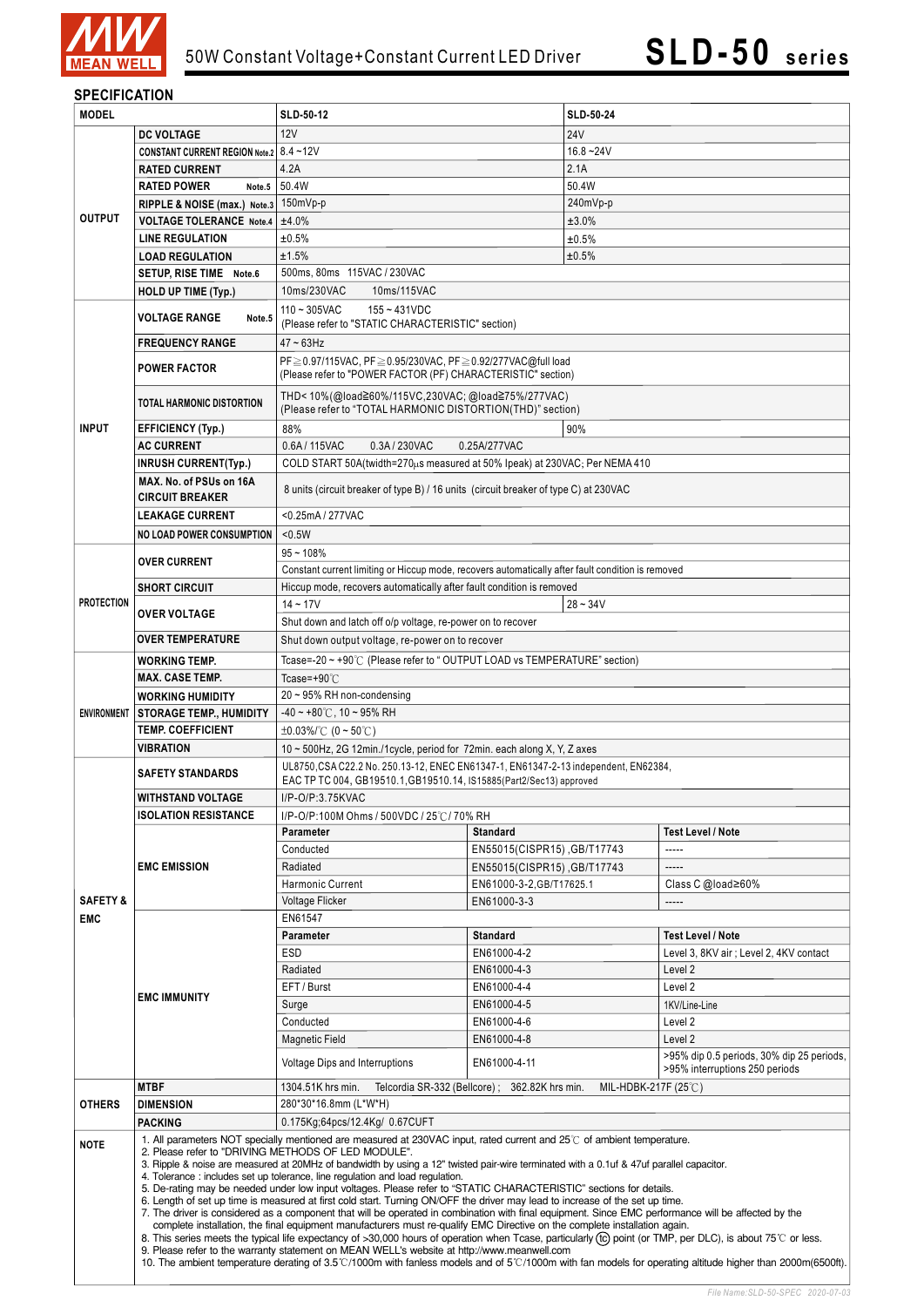

#### **SPECIFICATION**

| <b>MODEL</b>        |                                                                                                                                                                                                                                                                                                                                                                                                                                                                                                                                                                                                                                                                                                                                                                                                                                                                                                                                                                                                                                                                                                                                                      | SLD-50-56                                                                                                                                                  |                                                                                 |                                                                             |  |  |  |
|---------------------|------------------------------------------------------------------------------------------------------------------------------------------------------------------------------------------------------------------------------------------------------------------------------------------------------------------------------------------------------------------------------------------------------------------------------------------------------------------------------------------------------------------------------------------------------------------------------------------------------------------------------------------------------------------------------------------------------------------------------------------------------------------------------------------------------------------------------------------------------------------------------------------------------------------------------------------------------------------------------------------------------------------------------------------------------------------------------------------------------------------------------------------------------|------------------------------------------------------------------------------------------------------------------------------------------------------------|---------------------------------------------------------------------------------|-----------------------------------------------------------------------------|--|--|--|
|                     | <b>RATED CURRENT</b>                                                                                                                                                                                                                                                                                                                                                                                                                                                                                                                                                                                                                                                                                                                                                                                                                                                                                                                                                                                                                                                                                                                                 | 1050mA                                                                                                                                                     |                                                                                 |                                                                             |  |  |  |
|                     | <b>RATED POWER</b><br>Note.2                                                                                                                                                                                                                                                                                                                                                                                                                                                                                                                                                                                                                                                                                                                                                                                                                                                                                                                                                                                                                                                                                                                         | 50.4W                                                                                                                                                      |                                                                                 |                                                                             |  |  |  |
|                     | CONSTANT CURRENT REGION Note.3 30~56V                                                                                                                                                                                                                                                                                                                                                                                                                                                                                                                                                                                                                                                                                                                                                                                                                                                                                                                                                                                                                                                                                                                |                                                                                                                                                            |                                                                                 |                                                                             |  |  |  |
|                     | FULL POWER CURRENT RANGE 900~1400mA                                                                                                                                                                                                                                                                                                                                                                                                                                                                                                                                                                                                                                                                                                                                                                                                                                                                                                                                                                                                                                                                                                                  |                                                                                                                                                            |                                                                                 |                                                                             |  |  |  |
| <b>OUTPUT</b>       | <b>OPEN CIRCUIT VOLTAGE (max.)</b> 60V                                                                                                                                                                                                                                                                                                                                                                                                                                                                                                                                                                                                                                                                                                                                                                                                                                                                                                                                                                                                                                                                                                               |                                                                                                                                                            |                                                                                 |                                                                             |  |  |  |
|                     | <b>CURRENT ADJ. RANGE</b>                                                                                                                                                                                                                                                                                                                                                                                                                                                                                                                                                                                                                                                                                                                                                                                                                                                                                                                                                                                                                                                                                                                            | 450-1400mA                                                                                                                                                 |                                                                                 |                                                                             |  |  |  |
|                     | <b>CURRENT RIPPLE</b>                                                                                                                                                                                                                                                                                                                                                                                                                                                                                                                                                                                                                                                                                                                                                                                                                                                                                                                                                                                                                                                                                                                                | 5.0%(@rated current)                                                                                                                                       |                                                                                 |                                                                             |  |  |  |
|                     | <b>CURRENT TOLERANCE</b>                                                                                                                                                                                                                                                                                                                                                                                                                                                                                                                                                                                                                                                                                                                                                                                                                                                                                                                                                                                                                                                                                                                             | $\pm$ 5%                                                                                                                                                   |                                                                                 |                                                                             |  |  |  |
|                     | <b>SET UP TIME</b><br>Note.5                                                                                                                                                                                                                                                                                                                                                                                                                                                                                                                                                                                                                                                                                                                                                                                                                                                                                                                                                                                                                                                                                                                         | 500ms/230VAC, 1200ms/115VAC<br>$110 - 305$ VAC<br>155VDC ~ 431VDC                                                                                          |                                                                                 |                                                                             |  |  |  |
|                     | <b>VOLTAGE RANGE</b><br>Note.2                                                                                                                                                                                                                                                                                                                                                                                                                                                                                                                                                                                                                                                                                                                                                                                                                                                                                                                                                                                                                                                                                                                       |                                                                                                                                                            |                                                                                 |                                                                             |  |  |  |
|                     | <b>FREQUENCY RANGE</b>                                                                                                                                                                                                                                                                                                                                                                                                                                                                                                                                                                                                                                                                                                                                                                                                                                                                                                                                                                                                                                                                                                                               | (Please refer to "STATIC CHARACTERISTIC" ang " DRIVING METHODS OF LED MODULE"section)<br>$47 - 63$ Hz                                                      |                                                                                 |                                                                             |  |  |  |
|                     |                                                                                                                                                                                                                                                                                                                                                                                                                                                                                                                                                                                                                                                                                                                                                                                                                                                                                                                                                                                                                                                                                                                                                      | PF ≥ 0.97 / 115VAC, PF ≥ 0.95 / 230VAC, PF ≥ 0.92 / 277VAC at full load                                                                                    |                                                                                 |                                                                             |  |  |  |
|                     | <b>POWER FACTOR (Typ.)</b>                                                                                                                                                                                                                                                                                                                                                                                                                                                                                                                                                                                                                                                                                                                                                                                                                                                                                                                                                                                                                                                                                                                           | (Please refer to "Power Factor Characteristic" section)                                                                                                    |                                                                                 |                                                                             |  |  |  |
|                     | <b>TOTAL HARMONIC DISTORTION</b>                                                                                                                                                                                                                                                                                                                                                                                                                                                                                                                                                                                                                                                                                                                                                                                                                                                                                                                                                                                                                                                                                                                     | THD<10% (@ load≧60% at 115VAC/230VAC, @load≧75% at 277VAC)<br>Please refer to "TOTAL HARMONIC DISTORTION (THD)" section                                    |                                                                                 |                                                                             |  |  |  |
| <b>INPUT</b>        | <b>EFFICIENCY (Typ.)</b>                                                                                                                                                                                                                                                                                                                                                                                                                                                                                                                                                                                                                                                                                                                                                                                                                                                                                                                                                                                                                                                                                                                             | 90%                                                                                                                                                        |                                                                                 |                                                                             |  |  |  |
|                     | <b>AC CURRENT (Typ.)</b>                                                                                                                                                                                                                                                                                                                                                                                                                                                                                                                                                                                                                                                                                                                                                                                                                                                                                                                                                                                                                                                                                                                             | 0.6A/115VAC<br>0.3A/230VAC<br>0.25A / 277VAC                                                                                                               |                                                                                 |                                                                             |  |  |  |
|                     | <b>INRUSH CURRENT(Typ.)</b>                                                                                                                                                                                                                                                                                                                                                                                                                                                                                                                                                                                                                                                                                                                                                                                                                                                                                                                                                                                                                                                                                                                          | COLD START 50A(twidth=270µs measured at 50% Ipeak) at 230VAC; Per NEMA 410                                                                                 |                                                                                 |                                                                             |  |  |  |
|                     | MAX. NO. of PSUs on 16A                                                                                                                                                                                                                                                                                                                                                                                                                                                                                                                                                                                                                                                                                                                                                                                                                                                                                                                                                                                                                                                                                                                              |                                                                                                                                                            |                                                                                 |                                                                             |  |  |  |
|                     | <b>CIRCUIT BREAKER</b>                                                                                                                                                                                                                                                                                                                                                                                                                                                                                                                                                                                                                                                                                                                                                                                                                                                                                                                                                                                                                                                                                                                               | 8 unit(circuit breaker of type B) / 16 units(circuit breaker of type C) at 230VAC                                                                          |                                                                                 |                                                                             |  |  |  |
|                     | <b>LEAKAGE CURRENT</b>                                                                                                                                                                                                                                                                                                                                                                                                                                                                                                                                                                                                                                                                                                                                                                                                                                                                                                                                                                                                                                                                                                                               | <0.25mA / 277VAC                                                                                                                                           |                                                                                 |                                                                             |  |  |  |
|                     | <b>NO LOAD POWER CONSUMPTION</b>                                                                                                                                                                                                                                                                                                                                                                                                                                                                                                                                                                                                                                                                                                                                                                                                                                                                                                                                                                                                                                                                                                                     | < 0.5W                                                                                                                                                     |                                                                                 |                                                                             |  |  |  |
|                     | <b>OVER POWER</b>                                                                                                                                                                                                                                                                                                                                                                                                                                                                                                                                                                                                                                                                                                                                                                                                                                                                                                                                                                                                                                                                                                                                    | $110 - 150%$                                                                                                                                               |                                                                                 |                                                                             |  |  |  |
|                     |                                                                                                                                                                                                                                                                                                                                                                                                                                                                                                                                                                                                                                                                                                                                                                                                                                                                                                                                                                                                                                                                                                                                                      | Hiccup mode, recovers automatically after fault condition is removed                                                                                       |                                                                                 |                                                                             |  |  |  |
| <b>PROTECTION</b>   | <b>SHORT CIRCUIT</b>                                                                                                                                                                                                                                                                                                                                                                                                                                                                                                                                                                                                                                                                                                                                                                                                                                                                                                                                                                                                                                                                                                                                 | Hiccup mode, recovers automatically after fault condition is removed                                                                                       |                                                                                 |                                                                             |  |  |  |
|                     | <b>OVER VOLTAGE</b>                                                                                                                                                                                                                                                                                                                                                                                                                                                                                                                                                                                                                                                                                                                                                                                                                                                                                                                                                                                                                                                                                                                                  | $61 - 80V$                                                                                                                                                 |                                                                                 |                                                                             |  |  |  |
|                     | <b>OVER TEMPERATURE</b>                                                                                                                                                                                                                                                                                                                                                                                                                                                                                                                                                                                                                                                                                                                                                                                                                                                                                                                                                                                                                                                                                                                              | Shut down output voltage, re-power on to recovery<br>Shut down output voltage, re-power on to recovery                                                     |                                                                                 |                                                                             |  |  |  |
|                     | <b>WORKING TEMP.</b>                                                                                                                                                                                                                                                                                                                                                                                                                                                                                                                                                                                                                                                                                                                                                                                                                                                                                                                                                                                                                                                                                                                                 |                                                                                                                                                            | Tcase=-20 ~ +90℃ (Please refer to "OUTPUT LOAD vs TEMPERATURE" section)         |                                                                             |  |  |  |
|                     | <b>MAX. CASE TEMP.</b>                                                                                                                                                                                                                                                                                                                                                                                                                                                                                                                                                                                                                                                                                                                                                                                                                                                                                                                                                                                                                                                                                                                               | Tcase=+90°C                                                                                                                                                |                                                                                 |                                                                             |  |  |  |
|                     | <b>WORKING HUMIDITY</b>                                                                                                                                                                                                                                                                                                                                                                                                                                                                                                                                                                                                                                                                                                                                                                                                                                                                                                                                                                                                                                                                                                                              | 20~95% RH non-condensing                                                                                                                                   |                                                                                 |                                                                             |  |  |  |
| <b>ENVIRONMENT</b>  | <b>STORAGE TEMP.</b>                                                                                                                                                                                                                                                                                                                                                                                                                                                                                                                                                                                                                                                                                                                                                                                                                                                                                                                                                                                                                                                                                                                                 | $-40 - +80^{\circ}$ C                                                                                                                                      |                                                                                 |                                                                             |  |  |  |
|                     | <b>TEMP. COEFFICIENT</b>                                                                                                                                                                                                                                                                                                                                                                                                                                                                                                                                                                                                                                                                                                                                                                                                                                                                                                                                                                                                                                                                                                                             | $\pm 0.03\%$ /°C (0~60°C)                                                                                                                                  |                                                                                 |                                                                             |  |  |  |
|                     | <b>VIBRATION</b>                                                                                                                                                                                                                                                                                                                                                                                                                                                                                                                                                                                                                                                                                                                                                                                                                                                                                                                                                                                                                                                                                                                                     |                                                                                                                                                            | 10 ~ 500Hz, 2G 12min./1cycle, period for 72min. each along X, Y, Z axes         |                                                                             |  |  |  |
|                     | <b>SAFETY STANDARDS</b>                                                                                                                                                                                                                                                                                                                                                                                                                                                                                                                                                                                                                                                                                                                                                                                                                                                                                                                                                                                                                                                                                                                              | UL8750, CSA C22.2 No. 250.13-12, ENEC EN61347-1, EN61347-2-13 independent, EN62384,<br>EAC TP TC 004, GB19510.1, GB19510.14, IS15885(Part2/Sec13) approved |                                                                                 |                                                                             |  |  |  |
|                     | <b>WITHSTAND VOLTAGE</b>                                                                                                                                                                                                                                                                                                                                                                                                                                                                                                                                                                                                                                                                                                                                                                                                                                                                                                                                                                                                                                                                                                                             | I/P-O/P:3.75KVAC                                                                                                                                           |                                                                                 |                                                                             |  |  |  |
|                     | <b>ISOLATION RESISTANCE</b>                                                                                                                                                                                                                                                                                                                                                                                                                                                                                                                                                                                                                                                                                                                                                                                                                                                                                                                                                                                                                                                                                                                          | I/P-O/P:100M Ohms / 500VDC / 25℃/ 70% RH                                                                                                                   |                                                                                 |                                                                             |  |  |  |
|                     |                                                                                                                                                                                                                                                                                                                                                                                                                                                                                                                                                                                                                                                                                                                                                                                                                                                                                                                                                                                                                                                                                                                                                      | Parameter                                                                                                                                                  | Standard                                                                        | Test Level / Note                                                           |  |  |  |
|                     |                                                                                                                                                                                                                                                                                                                                                                                                                                                                                                                                                                                                                                                                                                                                                                                                                                                                                                                                                                                                                                                                                                                                                      | Conducted                                                                                                                                                  | EN55015(CISPR15), GB/T17743                                                     | -----                                                                       |  |  |  |
|                     | <b>EMC EMISSION</b>                                                                                                                                                                                                                                                                                                                                                                                                                                                                                                                                                                                                                                                                                                                                                                                                                                                                                                                                                                                                                                                                                                                                  | Radiated                                                                                                                                                   | EN55015(CISPR15), GB/T17743                                                     |                                                                             |  |  |  |
| <b>SAFETY &amp;</b> |                                                                                                                                                                                                                                                                                                                                                                                                                                                                                                                                                                                                                                                                                                                                                                                                                                                                                                                                                                                                                                                                                                                                                      | Harmonic Current                                                                                                                                           | EN61000-3-2,GB/T17625.1                                                         | Class C @load≥60%                                                           |  |  |  |
|                     |                                                                                                                                                                                                                                                                                                                                                                                                                                                                                                                                                                                                                                                                                                                                                                                                                                                                                                                                                                                                                                                                                                                                                      | Voltage Flicker                                                                                                                                            | EN61000-3-3                                                                     | -----                                                                       |  |  |  |
| <b>EMC</b>          | <b>EMC IMMUNITY</b>                                                                                                                                                                                                                                                                                                                                                                                                                                                                                                                                                                                                                                                                                                                                                                                                                                                                                                                                                                                                                                                                                                                                  | EN61547                                                                                                                                                    |                                                                                 |                                                                             |  |  |  |
|                     |                                                                                                                                                                                                                                                                                                                                                                                                                                                                                                                                                                                                                                                                                                                                                                                                                                                                                                                                                                                                                                                                                                                                                      | Parameter                                                                                                                                                  | <b>Standard</b>                                                                 | <b>Test Level / Note</b>                                                    |  |  |  |
|                     |                                                                                                                                                                                                                                                                                                                                                                                                                                                                                                                                                                                                                                                                                                                                                                                                                                                                                                                                                                                                                                                                                                                                                      | ESD                                                                                                                                                        | EN61000-4-2                                                                     | Level 3, 8KV air; Level 2, 4KV contact                                      |  |  |  |
|                     |                                                                                                                                                                                                                                                                                                                                                                                                                                                                                                                                                                                                                                                                                                                                                                                                                                                                                                                                                                                                                                                                                                                                                      | Radiated<br>EFT / Burst                                                                                                                                    | EN61000-4-3<br>EN61000-4-4                                                      | Level 2<br>Level 2                                                          |  |  |  |
|                     |                                                                                                                                                                                                                                                                                                                                                                                                                                                                                                                                                                                                                                                                                                                                                                                                                                                                                                                                                                                                                                                                                                                                                      | Surge                                                                                                                                                      | EN61000-4-5                                                                     | 1KV/Line-Line                                                               |  |  |  |
|                     |                                                                                                                                                                                                                                                                                                                                                                                                                                                                                                                                                                                                                                                                                                                                                                                                                                                                                                                                                                                                                                                                                                                                                      | Conducted                                                                                                                                                  | EN61000-4-6                                                                     | Level 2                                                                     |  |  |  |
|                     |                                                                                                                                                                                                                                                                                                                                                                                                                                                                                                                                                                                                                                                                                                                                                                                                                                                                                                                                                                                                                                                                                                                                                      | <b>Magnetic Field</b>                                                                                                                                      | EN61000-4-8                                                                     | Level 2                                                                     |  |  |  |
|                     |                                                                                                                                                                                                                                                                                                                                                                                                                                                                                                                                                                                                                                                                                                                                                                                                                                                                                                                                                                                                                                                                                                                                                      | Voltage Dips and Interruptions                                                                                                                             | EN61000-4-11                                                                    | >95% dip 0.5 periods, 30% dip 25 periods,<br>>95% interruptions 250 periods |  |  |  |
|                     | <b>MTBF</b>                                                                                                                                                                                                                                                                                                                                                                                                                                                                                                                                                                                                                                                                                                                                                                                                                                                                                                                                                                                                                                                                                                                                          | 1304.51K hrs min.                                                                                                                                          | Telcordia SR-332 (Bellcore); 362.82K hrs min.<br>MIL-HDBK-217F (25 $\degree$ C) |                                                                             |  |  |  |
| <b>OTHERS</b>       | <b>DIMENSION</b>                                                                                                                                                                                                                                                                                                                                                                                                                                                                                                                                                                                                                                                                                                                                                                                                                                                                                                                                                                                                                                                                                                                                     | 280*30*16.8mm (L*W*H)                                                                                                                                      |                                                                                 |                                                                             |  |  |  |
|                     | <b>PACKING</b>                                                                                                                                                                                                                                                                                                                                                                                                                                                                                                                                                                                                                                                                                                                                                                                                                                                                                                                                                                                                                                                                                                                                       | 0.175Kg;64pcs/12.4Kg/ 0.67CUFT                                                                                                                             |                                                                                 |                                                                             |  |  |  |
| <b>NOTE</b>         | 1. All parameters NOT specially mentioned are measured at 230VAC input, rated current and 25°C of ambient temperature.<br>2. De-rating may be needed under low input voltages. Please refer to "STATIC CHARACTERISTIC" sections for details.<br>3. Please refer to "DRIVING METHODS OF LED MODULE".<br>4. This series meets the typical life expectancy of >30,000 hours of operation when Tcase, particularly (tc) point (or TMP, per DLC), is about 75°C or less.<br>5. Length of set up time is measured at first cold start. Turning ON/OFF the driver may lead to increase of the set up time.<br>6. The driver is considered as a component that will be operated in combination with final equipment. Since EMC performance will be affected by the<br>complete installation, the final equipment manufacturers must re-qualify EMC Directive on the complete installation again.<br>7. Please refer to the warranty statement on MEAN WELL's website at http://www.meanwell.com<br>8. The ambient temperature derating of 3.5°C/1000m with fanless models and of 5°C/1000m with fan models for operating altitude higher than 2000m(6500ft). |                                                                                                                                                            |                                                                                 |                                                                             |  |  |  |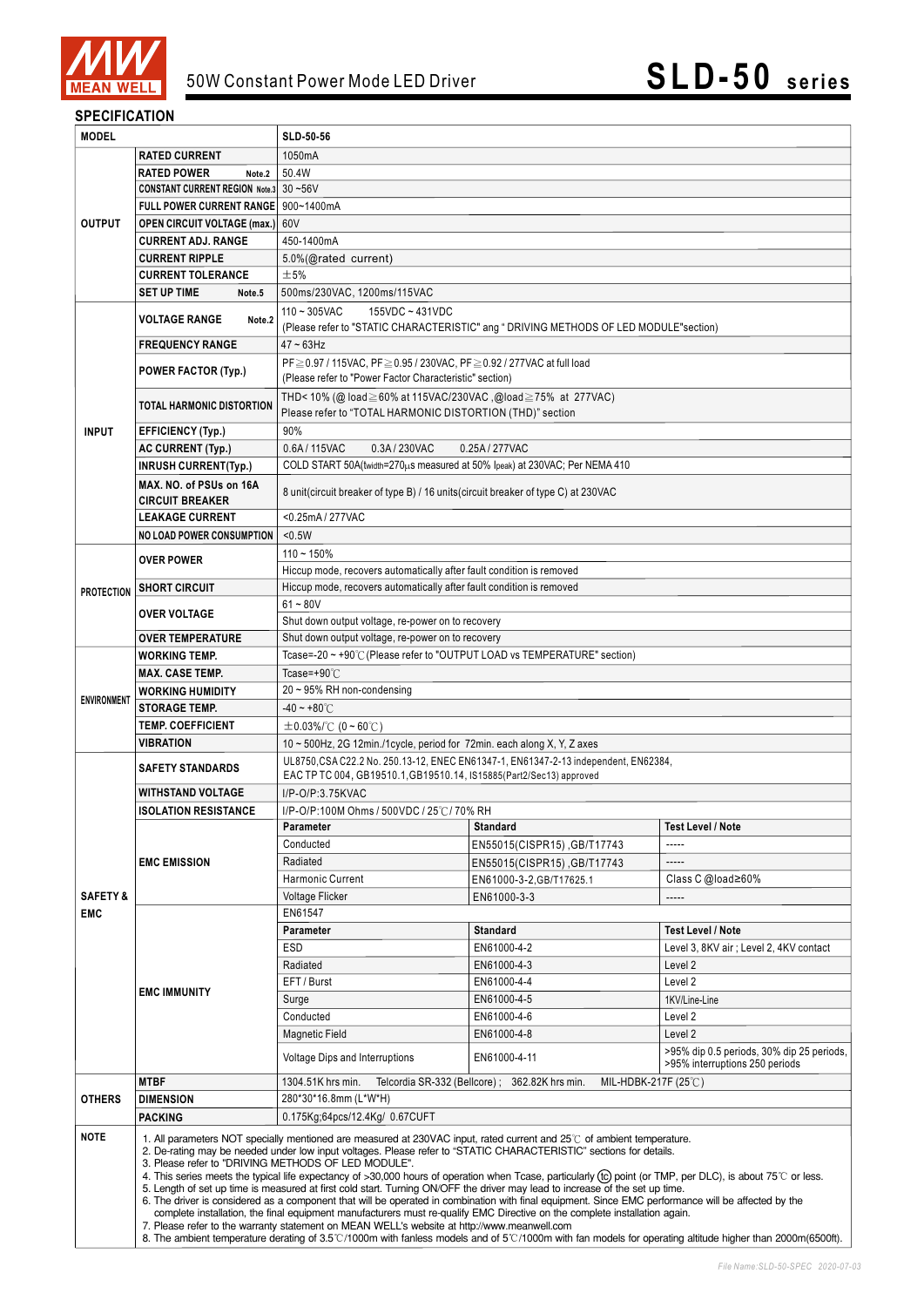

# **SLD-50 series**



#### ◎ **SLD-50-12,24**

※ This series is able to work in either Constant Current mode (a direct drive way) or Constant Voltage mode (usually through additional DC/DC driver) to drive the LEDs.



Typical output current normalized by rated current (%)

#### ◎ **SLD-50-56**



In the constant current region, the highest voltage at the output of the driver depends on the configuration of the end systems.

Should there be any compatibility issues, please contact MEAN WELL.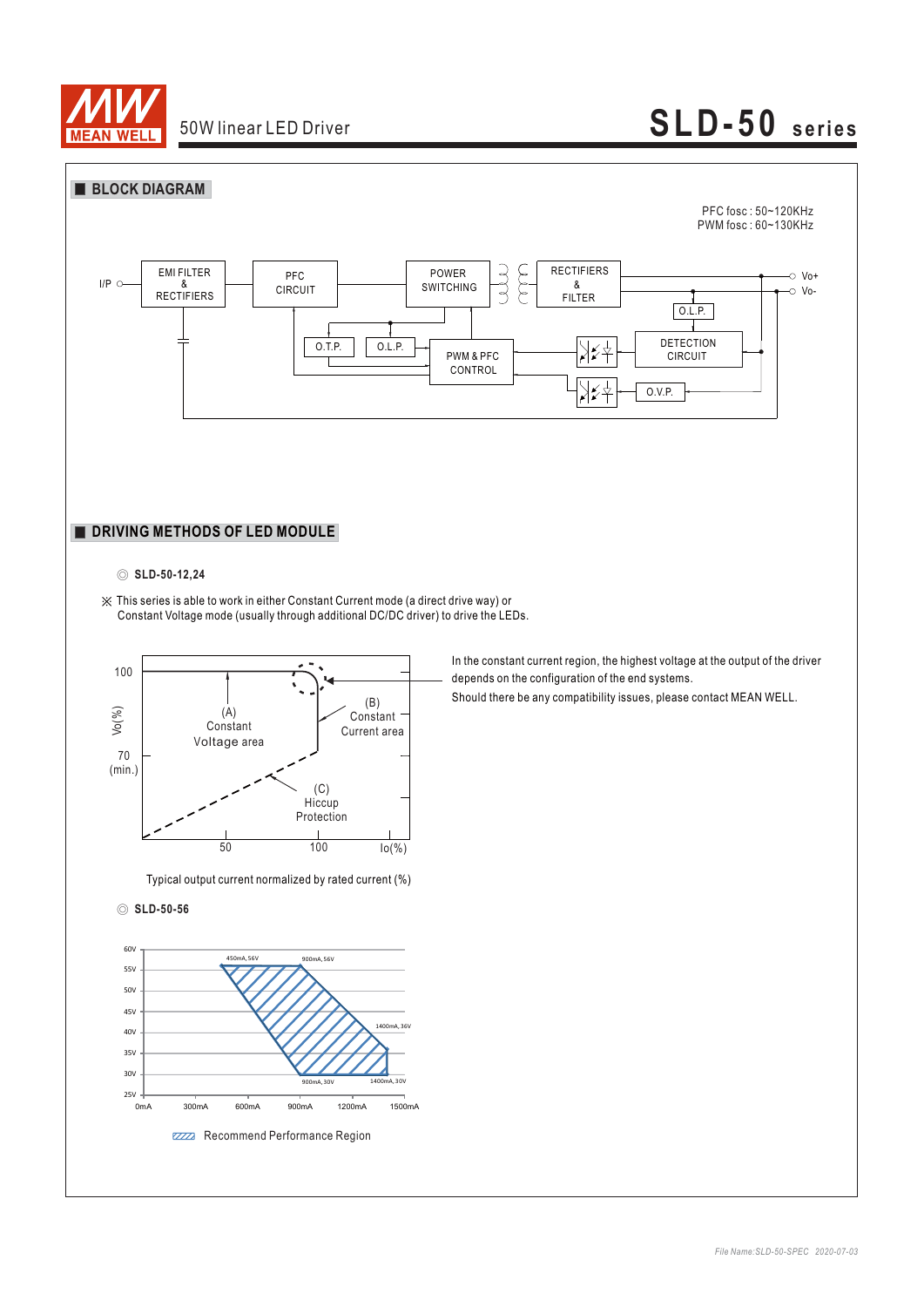

# **SLD-50 series**